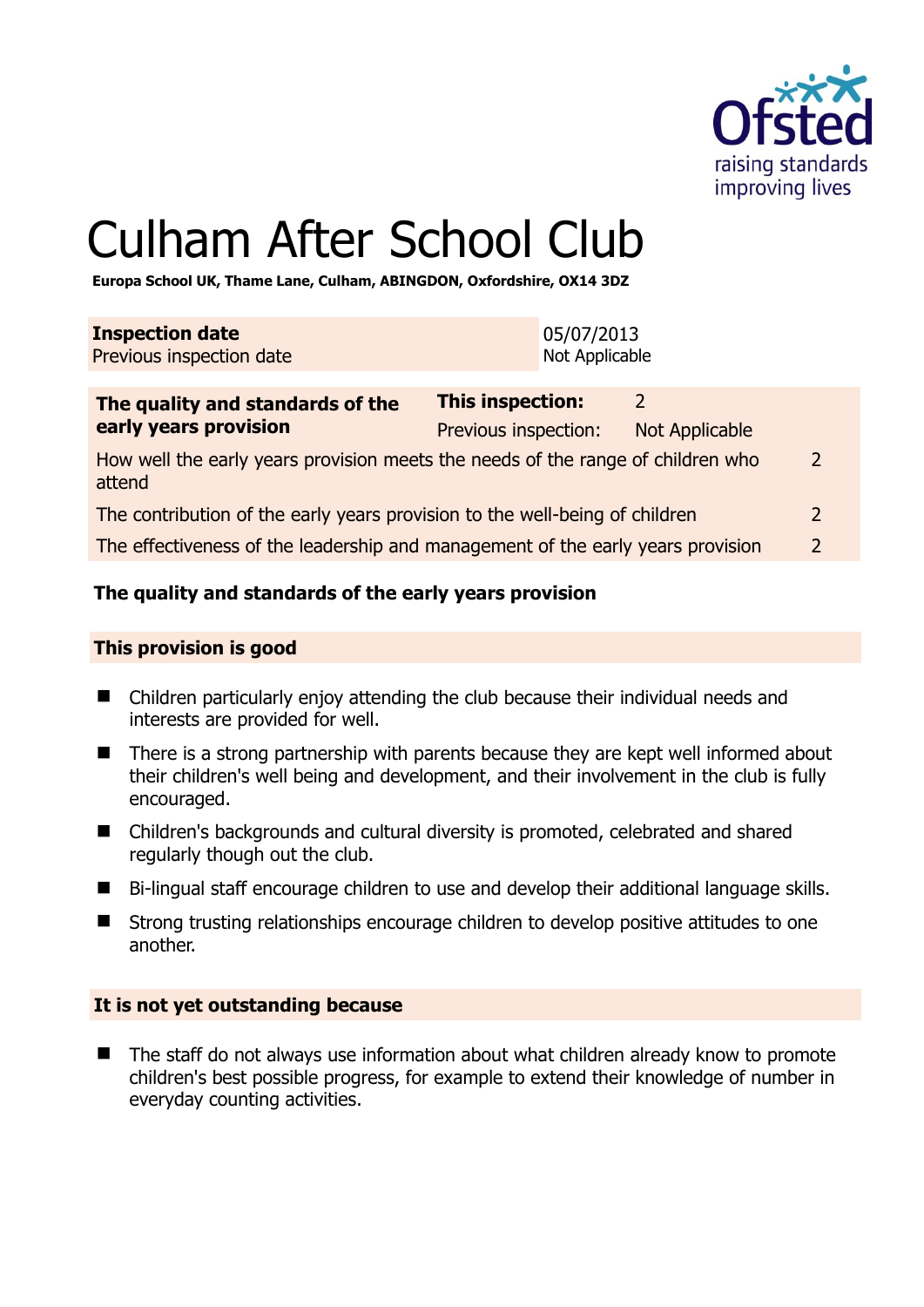# **Information about this inspection**

Inspections of registered early years provision are:

- scheduled at least once in every inspection cycle the current cycle ends on 31 July 2016
- scheduled more frequently where Ofsted identifies a need to do so, for example where provision was previously judged inadequate
- **•** brought forward in the inspection cycle where Ofsted has received information that suggests the provision may not be meeting the legal requirements of the Early Years Foundation Stage or where assessment of the provision identifies a need for early inspection
- **•** prioritised where we have received information that the provision is not meeting the requirements of the Early Years Foundation Stage and which suggests children may not be safe
- scheduled at the completion of an investigation into failure to comply with the requirements of the Early Years Foundation Stage.

The provision is also registered on the voluntary and compulsory parts of the Childcare Register. This report includes a judgment about compliance with the requirements of that register.

# **Inspection activities**

- The inspector spoke to the staff and children.
- The inspector held discussions with parents and took account of their views.
- The inspector viewed a sample of the club's documentation.
- $\blacksquare$  The inspector held discussions with the manager and the owner.
- The inspector made a number of observations of activities.

**Inspector**  Edgar Hastings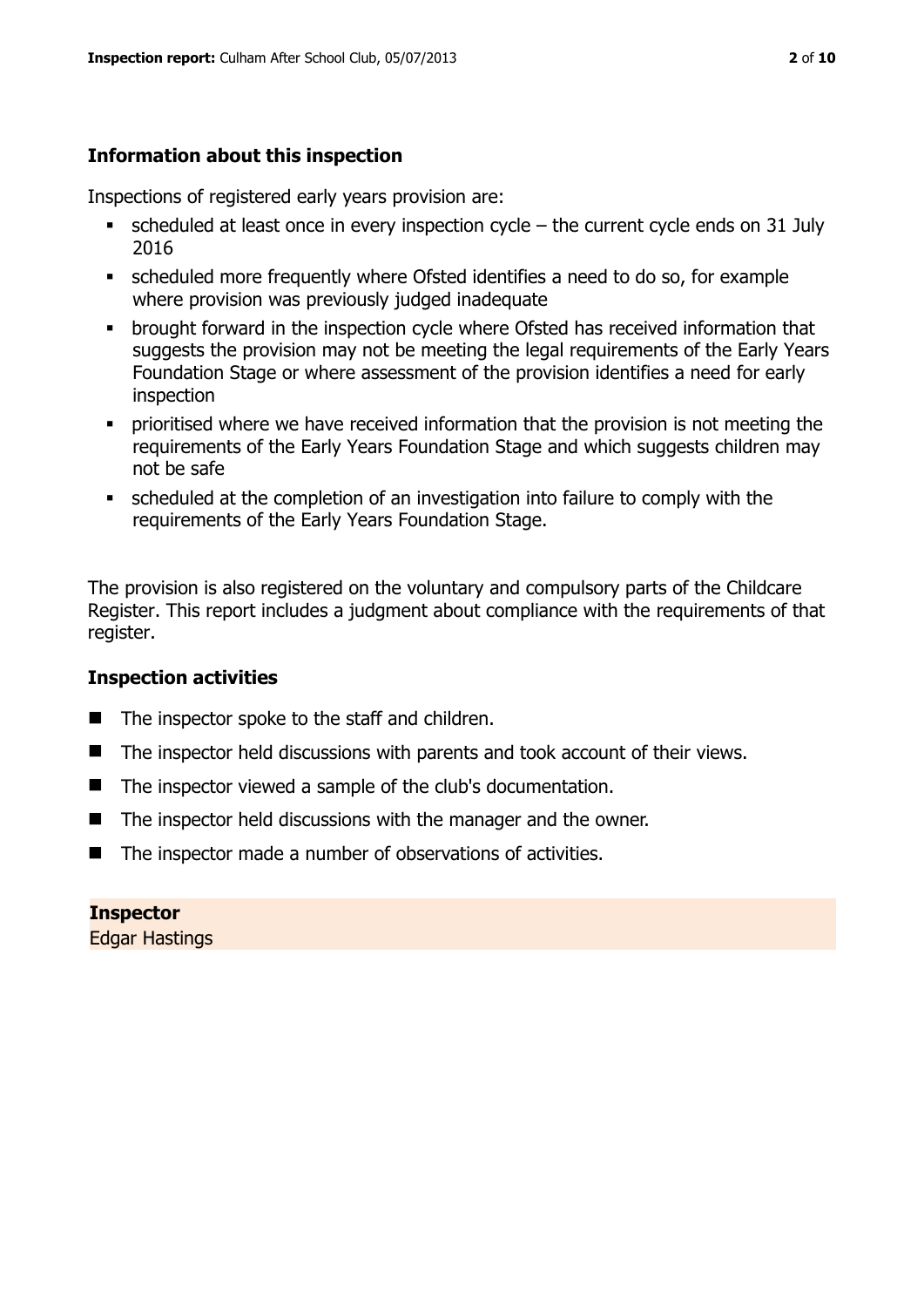# **Full Report**

# **Information about the setting**

Culham After School Club registered in 2013. They are registered on the Early Years Register and the compulsory and voluntary parts of the Childcare Register. The group operates from a self-contained building on the school site of both the Europa School and European School, in Culham, Oxfordshire. Children have access to a playroom, kitchen, toilets, fully enclosed courtyard and the schools outside recreational areas. Children are taken from both schools and other schools in the local area. The group offers care to children aged between four years and ten years of age. Currently there are 45 children on role who attend for a variety of sessions, and no more than 30 can attend at any one time. The group currently operate between the hours of 3.35pm and 6.00pm, Mondays to Fridays during school term time. A holiday play scheme is held during the first two weeks of the schools' summer holiday. The club supports children who speak English as an additional language. There are five staff, including the manager and owner, who work directly with the children. One member of staff holds a National Vocational Qualification (NVQ) at level 6, two hold NVQ at level 3, one holds an NVQ at level 2, and one is working towards a qualification.

# **What the setting needs to do to improve further**

#### **To further improve the quality of the early years provision the provider should:**

■ enhance children's mathematical development by using information about what children already know about number, to extend everyday counting activities.

#### **Inspection judgements**

# **How well the early years provision meets the needs of the range of children who attend**

This is a popular provision with both parents and children because it places great emphasis on catering for children's specific interests, and celebrates their diverse cultural backgrounds. Secure arranges are in place to register them when they are collected from school and escorted to the club premises. Children arrive enthusiastically because they are welcomed warmly by staff who know them well, and enjoy strong relationships with them. Discussions are held with parents when children are first admitted to establish any particular interests or needs, so that they can be taken account of during planning. Staff hold regular planning meetings for all groups of children, and record evaluations so that next steps can be planned. Staff also engage in reflections on their own practice in order to assess their effectiveness.

The club is well resourced and provides well for the areas of learning for the under five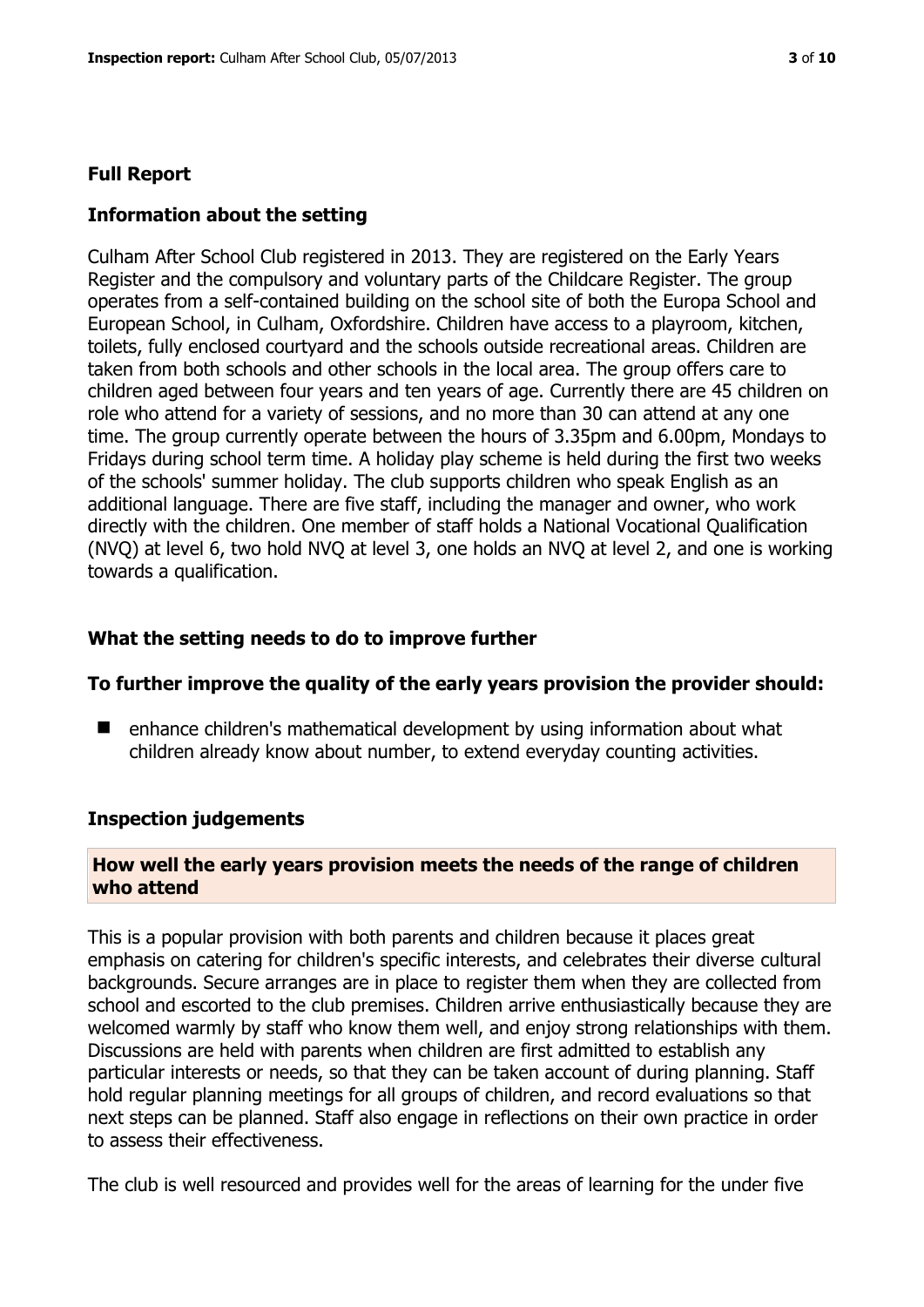year old children. The main room is set out to enable children to make choices, and to engage with other children or work or play individually. Children's creative skills are developed though painting and hand printing, paper folding and pattern making. They are encouraged to expand their own ideas through imaginative designs. Cutting and sticking activities, and the practice and development of early writing skills using a range of pen, pencils and chalks support their small muscle control well. In the court yard children learn about the natural environment through planting and growing, and observing the growth of a family of ducklings following their hatching. Children's physical development is particularly well catered for through the shared use of the school play outside recreational areas. Staff place a strong emphasis on regular physical activity and organise games for the children, and interact with them in friendly and supportive manner to make them enjoyable. The parachute game is popular and used well by staff to ensure all children have a part to play and learn to co-operate. Clear rules are set and children engage enthusiastically, and mixing well with other children of different ages. Good relationships and positive attitudes by staff ensure children behave well and follow the club's behaviour code. These are skills that support them as they attend other settings, including school.

When children first attend essential information is shared about children's likes and dislikes, developmental and any health issues, in order that the club can establish a starting point for children's assessment. However, staff do not always use what they know about children's mathematical development to fully extend counting activities during everyday play. Key persons share information with parents on a regular basis about children's experiences and development. Often this information will be shared when children are collected from school or afterwards when the club session has finished. Parents say they greatly appreciate this opportunity to learn first hand how well their children are developing. More formal occasions such as open evening provide opportunities for more in depth discussions to take place. Parents are especially keen for children to maintain and use their second language skills during their time at the club. Bilingual staff oblige willingly and frequently engages children in conversation in either French or German, or organise activities in these languages.

# **The contribution of the early years provision to the well-being of children**

Staff are keen to ensure that their planning of activities meets the needs and interests of the children, often liaising with the school, as well as parents, to share information to support each child. The club organises the learning environment in order to allow children to make their own choice of activity, to engage in free play or follow an activity organised by an adult. Planning is evaluated for its effectiveness in meeting individual needs, and to identify the next steps in learning for individuals or groups. Parental discussions take place with key persons about particular needs including health issues or allergies so that all needs can be met.

Children are very confident in the club and enjoy strong relationships with staff and their key persons showing their security because they are cared for well. This supports their personal social and emotional development well. Healthy lifestyles are promoted through a programme of healthy eating and regular physical exercise. Parents are very supportive of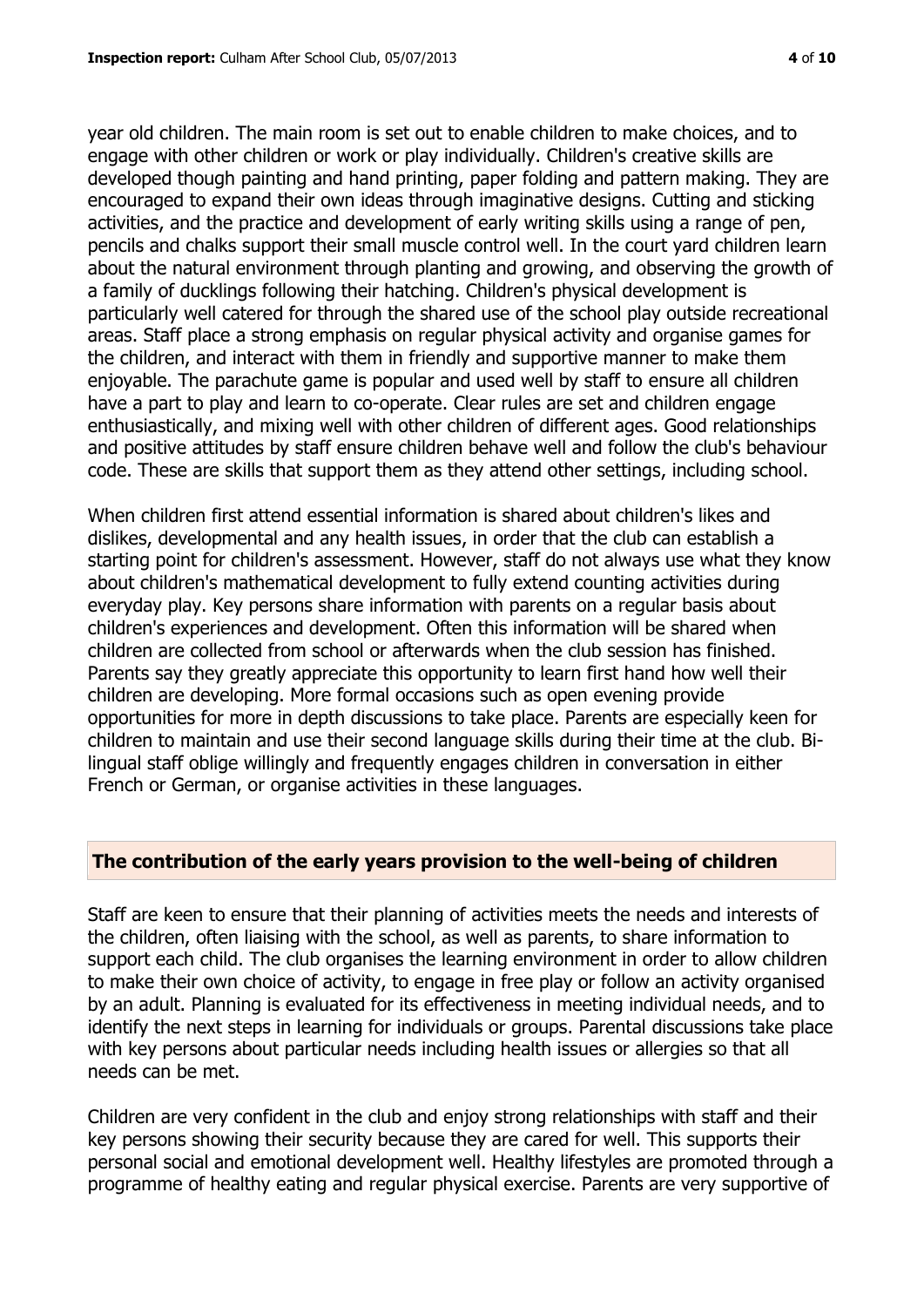snack time and frequently give their time to cooking foods from different cultures reflecting the wide range of backgrounds the children have. Celebrating cultural diversity is a strength of the club and staff talk to families about particular celebrations they may hold during the year. Good hygiene procedures are followed and staff have all been trained in food safety. On hot summer days staff ensure children have access to sun cream and sun hats for their protection against the sun and plenty of liquids to drink.

Staff have high expectations of behaviour and the club has developed a set of rules in partnership with the children which are followed well. Children co-operate with staff and are keen to help create snack menus and different foods to cook. Children's independence is encouraged and children take responsibility for attending to their personal needs, serving themselves at snack time, and making their own choices of activities.

# **The effectiveness of the leadership and management of the early years provision**

Although the club has been registered for only a relatively short time the owner has developed a strong staff who have all had the required training. She adheres strictly to the club's recruitment policy, takes up references and instigates police checks to ensure the suitability of applicants. There is a strict policy on the use of mobile phones and cameras, and regular risk assessments are carried out to ensure the safety of premises and equipment the children might use. All staff have been trained in paediatric first aid, food hygiene, and the Early Years Foundation Stage framework and are well equipped to support the learning and development of young children.

The majority of the staff are experienced and have backgrounds working with children and use that experience well in supporting children at the club. An annual appraisal of staff takes place to assess their effectiveness with links to further training and development where appropriate. Face to face staff interviews are held so that career developments may be identified. Self evaluation is used effectively and clear priorities for development are identified and set into an action plan. Currently, these include further development of provision for children's opportunities for free play, to employ more staff with additional language skills, and to extend the resources for the development of multi cultural resources.

Relationships with parents are very strong. One parent told the inspector 'My child absolutely loves it! He would stay longer if he could!' They say how pleased they are with the care and provision, the safe environment and procedures for keeping children safe. They confirm that they share information when their children first attend about their development, and general health and home language issues. The 'WOW' factors celebrating children's achievements in the club are reinforced at home. Parents enjoy contributing to the work of the club through snack and cooking activities, and providing a variety of cultural foods for all children to taste and try. Parents also involve themselves in collecting materials to enable children to engage in model making, and respond to club surveys about activities they would like the club to provide. They say that activities are matched well to children's ages to ensure that they are interested and engaged.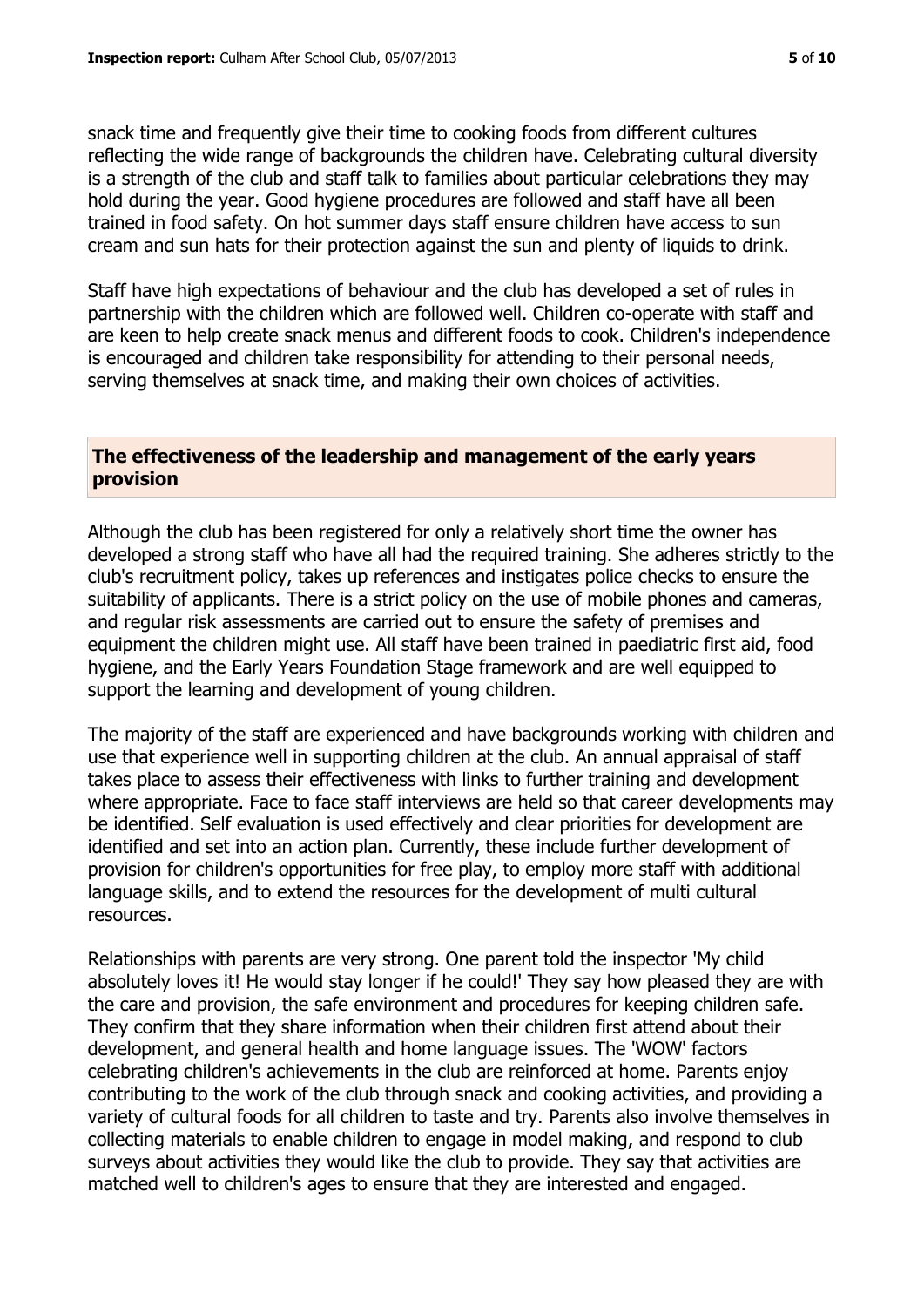The club also works in close partnership with the two schools and liaises with teaching staff about children regularly. The school readily make the use of the recreational facilities available for the club to use, as well as any of its professional services that may be required to support the children. The owner has made a good start in the development of the after school club and is providing good leadership and management. Through her clear ambition and priorities for future development she demonstrates that she has the capacity to continue to be successful in meeting children's needs.

# **The Childcare Register**

| The requirements for the compulsory part of the Childcare Register are | Met |
|------------------------------------------------------------------------|-----|
| The requirements for the voluntary part of the Childcare Register are  | Met |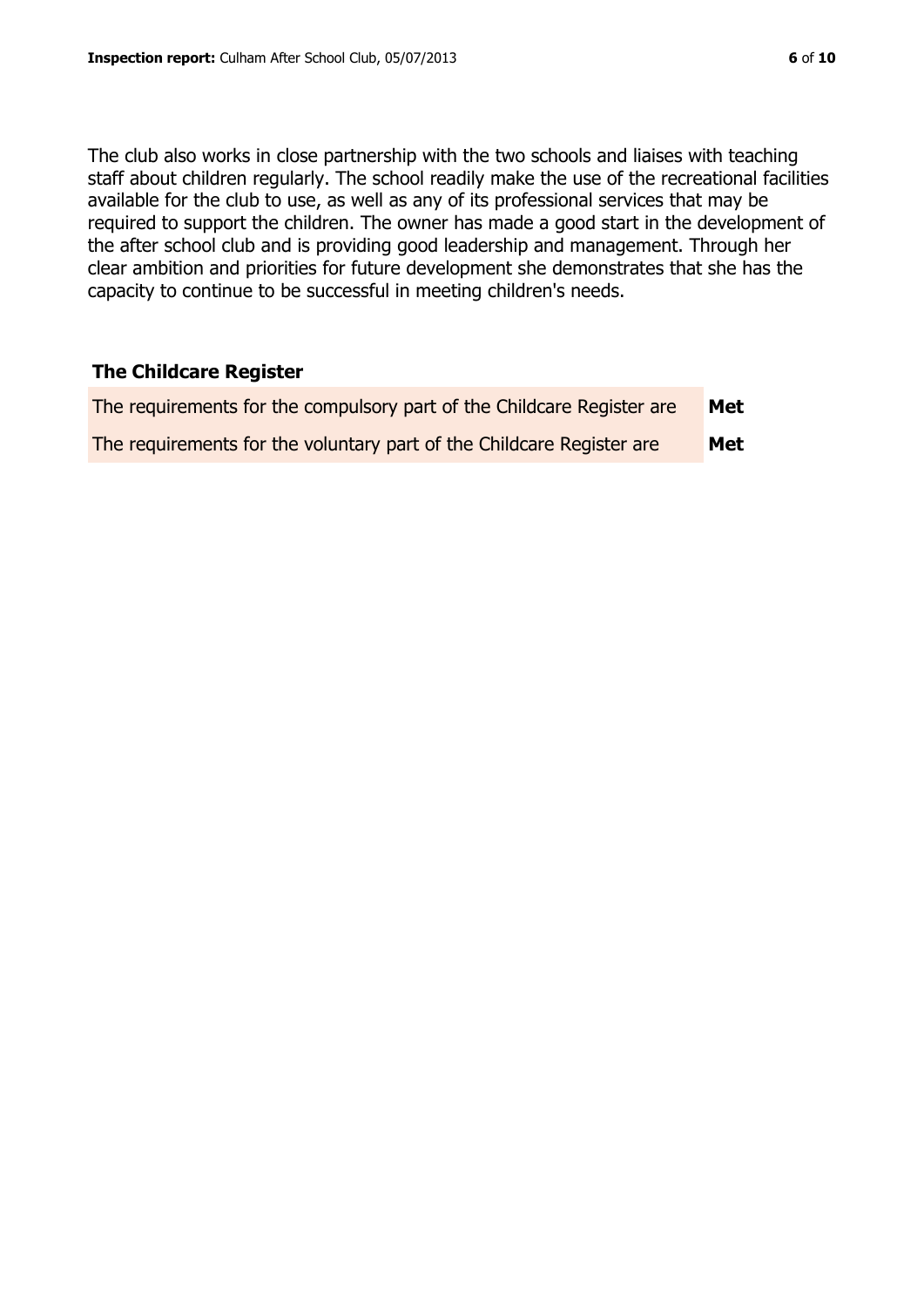# **What inspection judgements mean**

# **Registered early years provision**

| Grade   | <b>Judgement</b> | <b>Description</b>                                                                                                                                                                                                                                                                                                                                                                 |
|---------|------------------|------------------------------------------------------------------------------------------------------------------------------------------------------------------------------------------------------------------------------------------------------------------------------------------------------------------------------------------------------------------------------------|
| Grade 1 | Outstanding      | Outstanding provision is highly effective in meeting the needs<br>of all children exceptionally well. This ensures that children are<br>very well prepared for the next stage of their learning.                                                                                                                                                                                   |
| Grade 2 | Good             | Good provision is effective in delivering provision that meets<br>the needs of all children well. This ensures children are ready<br>for the next stage of their learning.                                                                                                                                                                                                         |
| Grade 3 | Satisfactory     | Satisfactory provision is performing less well than expectations<br>in one or more of the key areas. It requires improvement in<br>order to be good.                                                                                                                                                                                                                               |
| Grade 4 | Inadequate       | Provision that is inadequate requires significant improvement<br>and/or enforcement action. The provision is failing to give<br>children an acceptable standard of early years education and/or<br>is not meeting the safeguarding and welfare requirements of<br>the Early Years Foundation Stage. It will be inspected again<br>within 12 months of the date of this inspection. |
| Met     |                  | The provision has no children on roll. The inspection judgement<br>is that the provider continues to meet the requirements for<br>registration.                                                                                                                                                                                                                                    |
| Not met |                  | The provision has no children on roll. The inspection judgement<br>is that the provider does not meet the requirements for<br>registration.                                                                                                                                                                                                                                        |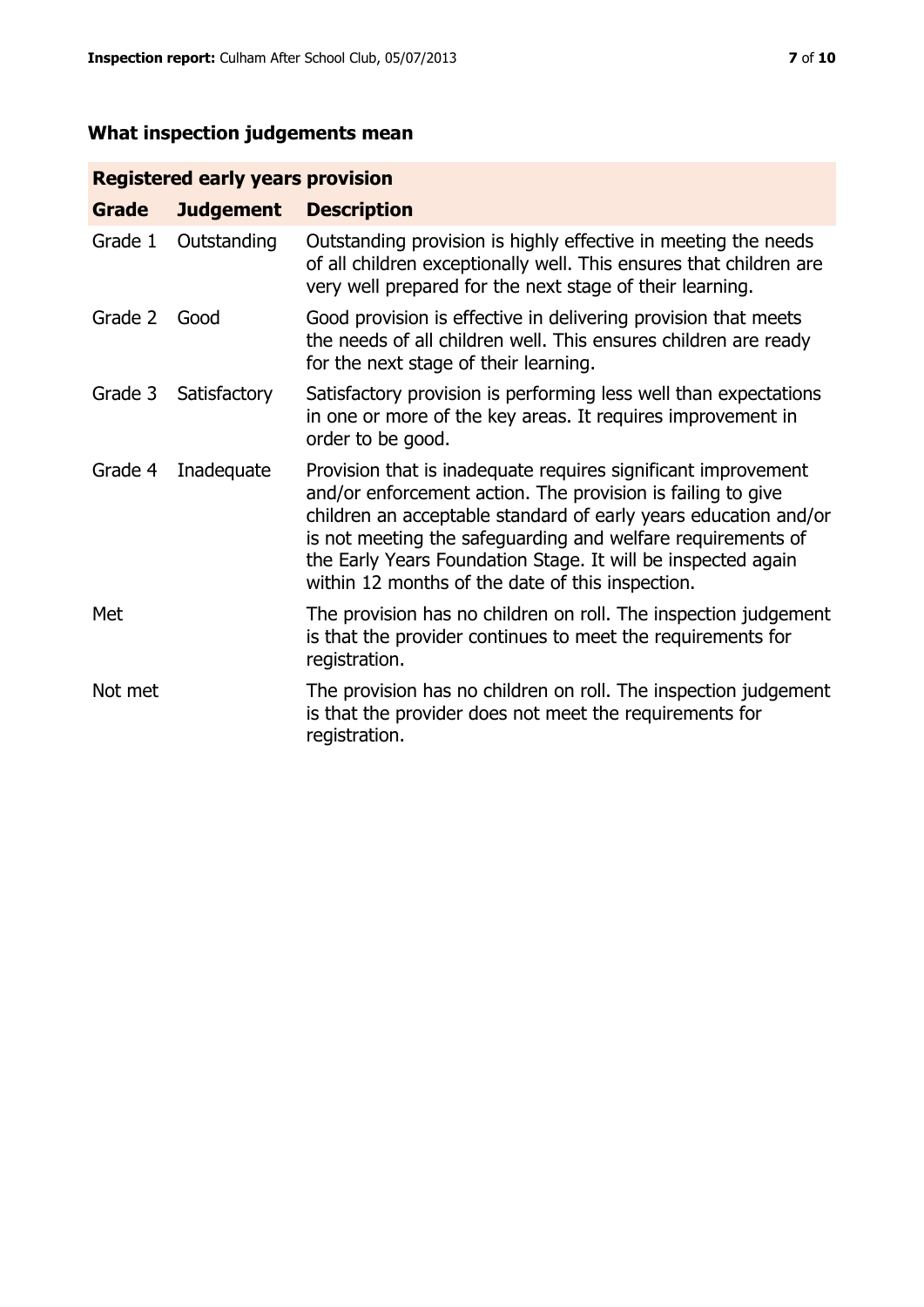# **Inspection**

This inspection was carried out by Ofsted under sections 49 and 50 of the Childcare Act 2006 on the quality and standards of provision that is registered on the Early Years Register. The registered person must ensure that this provision complies with the statutory framework for children's learning, development and care, known as the Early Years Foundation Stage.

# **Setting details**

| <b>Unique reference number</b> | EY457138                  |
|--------------------------------|---------------------------|
| <b>Local authority</b>         | Oxfordshire               |
| <b>Inspection number</b>       | 901761                    |
| <b>Type of provision</b>       | Out of school provision   |
| <b>Registration category</b>   | Childcare - Non-Domestic  |
| <b>Age range of children</b>   | $4 - 8$                   |
| <b>Total number of places</b>  | 30                        |
| Number of children on roll     | 45                        |
| <b>Name of provider</b>        | Ruth Joanne Palmer Mullen |
| Date of previous inspection    | not applicable            |
| <b>Telephone number</b>        | 07754892903               |

Any complaints about the inspection or the report should be made following the procedures set out in the guidance *'Complaints procedure: raising concerns and making complaints* about Ofsted', which is available from Ofsted's website: www.ofsted.gov.uk. If you would like Ofsted to send you a copy of the guidance, please telephone 0300 123 4234, or email enquiries@ofsted.gov.uk.

# **Type of provision**

For the purposes of this inspection the following definitions apply:

Full-time provision is that which operates for more than three hours. These are usually known as nurseries, nursery schools and pre-schools and must deliver the Early Years Foundation Stage. They are registered on the Early Years Register and pay the higher fee for registration.

Sessional provision operates for more than two hours but does not exceed three hours in any one day. These are usually known as pre-schools, kindergartens or nursery schools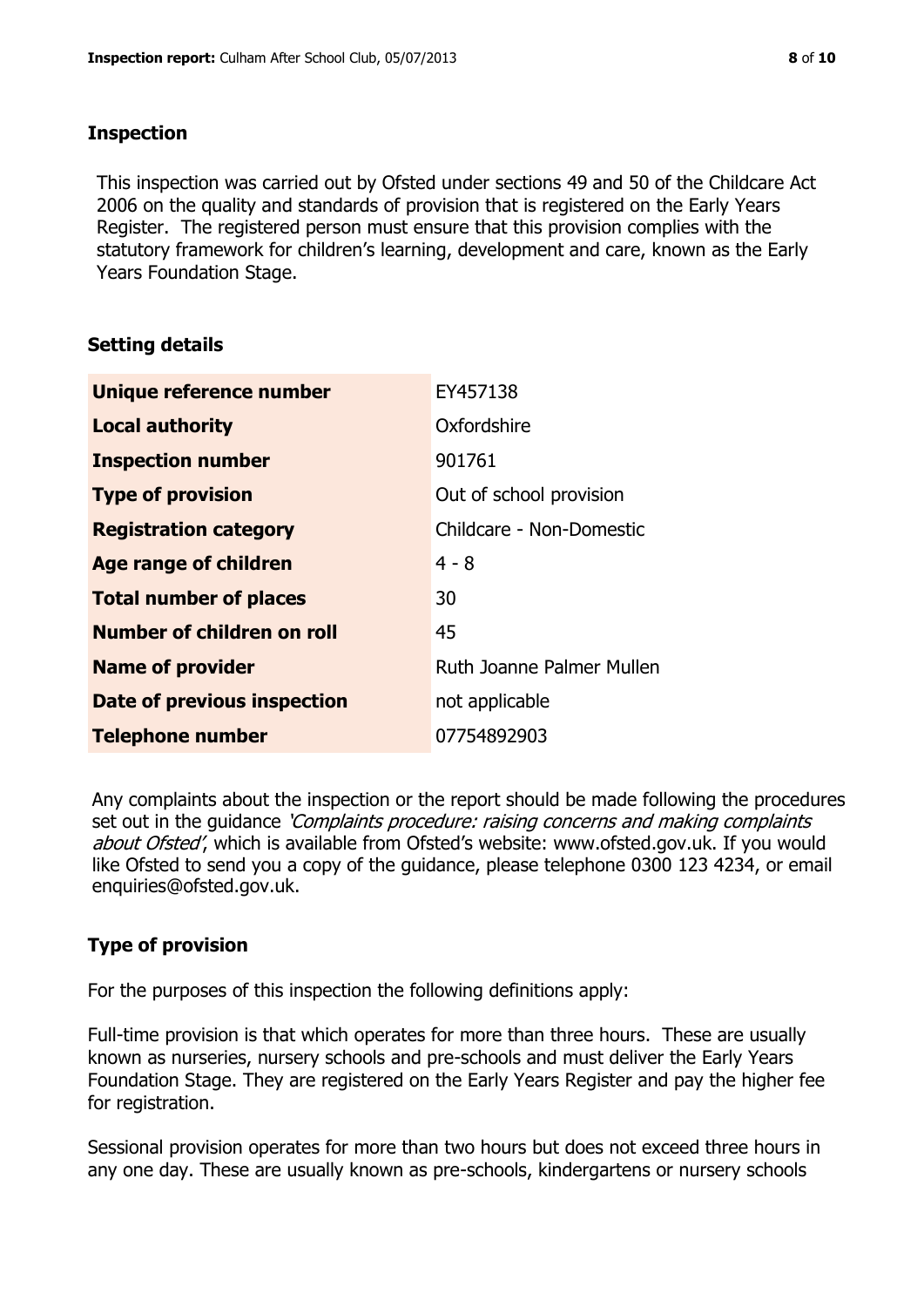and must deliver the Early Years Foundation Stage. They are registered on the Early Years Register and pay the lower fee for registration.

Childminders care for one or more children where individual children attend for a period of more than two hours in any one day. They operate from domestic premises, which are usually the childminder's own home. They are registered on the Early Years Register and must deliver the Early Years Foundation Stage.

Out of school provision may be sessional or full-time provision and is delivered before or after school and/or in the summer holidays. They are registered on the Early Years Register and must deliver the Early Years Foundation Stage. Where children receive their Early Years Foundation Stage in school these providers do not have to deliver the learning and development requirements in full but should complement the experiences children receive in school.